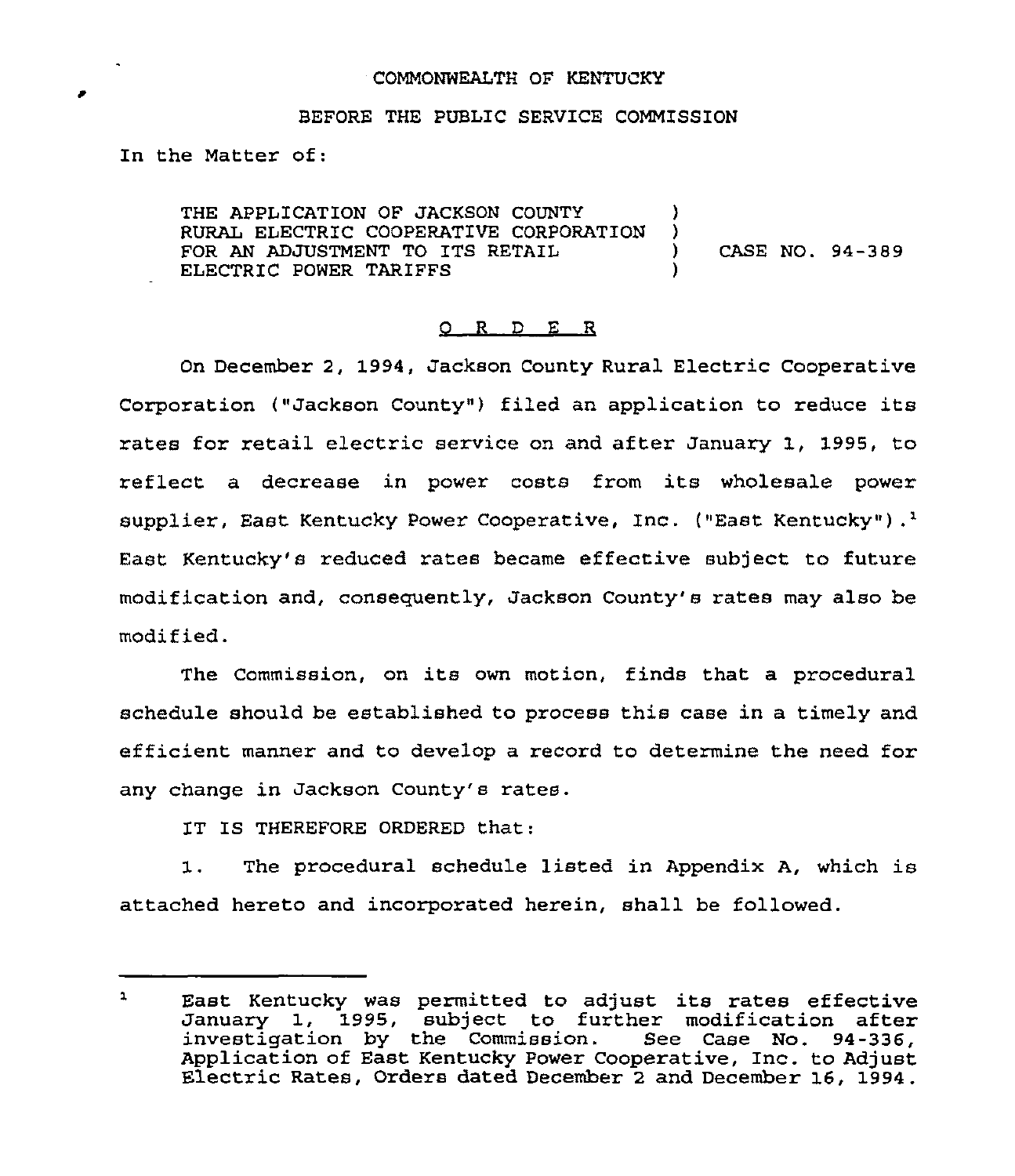2. All requests for information and responses thereto shall be appropriately indexed. All responses shall include the name of the person who will be responsible for responding to questions related to the information, with copies to all parties of record and 10 copies to the Commission.

3. Jackson County shall give notice of the scheduled hearing in accordance with the provisions set out in 807 KAR 5:011, Section 8(5) . At the time the publication is requested, Jackson County shall forward a duplicate of the notice and request to the Commission.

4. Motions for extensions of time with respect to the schedule herein shall be made in writing and will be granted only upon a showing of good cause.

5. Nothing contained herein shall prevent the Commission from entering further Orders in this matter.

Done at Frankfort, Kentucky, this 13th day of January, 1995,

PDBLIC SERVICE COMMISSION

For the Commi

ATTEST:  $M$ ill

Executive Director